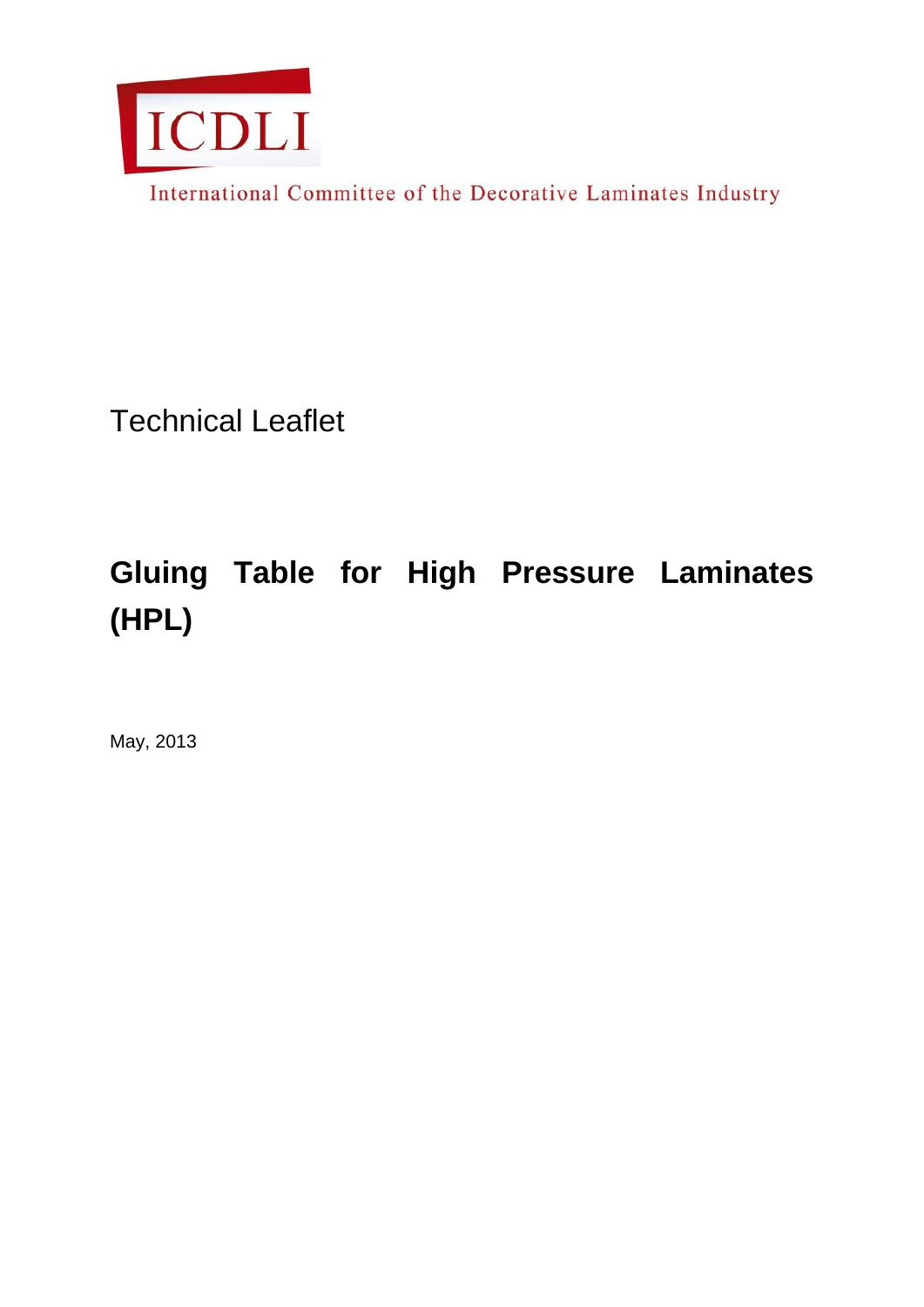2 Gluing Table for High Pressure Laminates (HPL) May, 2013



## **Preface**

Decorative laminate (HPL = High-pressure laminate) can look back on a long tradition of use and represents an extremely robust, modern and highly decorative surface material. It is a ubiquitous part of daily life, mostly making an appearance as part of a composite material together with derived timber products such as chipboard. Having been developed more than 60 years ago, decorative laminate sheets now have more areas of application than ever before. One reason for this is the extreme durability of decorative laminate boards. No other finishing material can offer anything like the same levels of resilience. The European Standard EN 438 stipulates well over 20 properties which decorative laminate surfaces must fulfill. On the other hand, the extensive variety of attractive finishes decorative laminate panels can be supplied which makes them extremely attractive, provides flexibility of use and enables a wide range of base materials to be deployed. Added to this, the innovative further development of decorative laminate as a material has brought with it a constant expansion of the possible areas of application.

This Information Data Sheet "Gluing table for decorative high pressure laminates (HPL)" gives an overview and valuable recommendations about adhesives for decorative high pressure laminates. The technical commission of the ICDLI compiled this Data Sheet to the best of its knowledge. No responsibility is taken for the up-to-date-ness, accuracy, completeness or quality of the details provided.

This Data Sheet replaces the one on the same subject from 2008.

This document makes no claim of completion regarding listing the full details of any standards referred to in the text.

All information is based on the current state of technical knowledge, but it does not constitute any form of liability. It is the personal responsibility of the user of the products described in this information leaflet to comply with the appropriate laws and regulations.

For more than 50 years the ICDLI has been the international representative of the interests of European laminate manufacturers. Further information about the ICDLI and the data sheets published up to now can be found at [www.icdli.com.](http://www.icdli.com/)

This application was compiled by the International Committee of the Decorative Laminates Industry. It considers the conditions of application technology in the European countries. If you have further questions, please contact us:

**ICDLI aisbl - International Committee of the Decorative Laminates Industry** Rue de la presse 4, 1000 Bruxelles, Belgium Head office: Städelstraße 10, 60596 Frankfurt / Main, Germany, phone +49 69 2 71 05-31, fax +49 69 23 98 37, E-Mail: [info@pro-kunststoff.de](mailto:info@pro-kunststoff.de)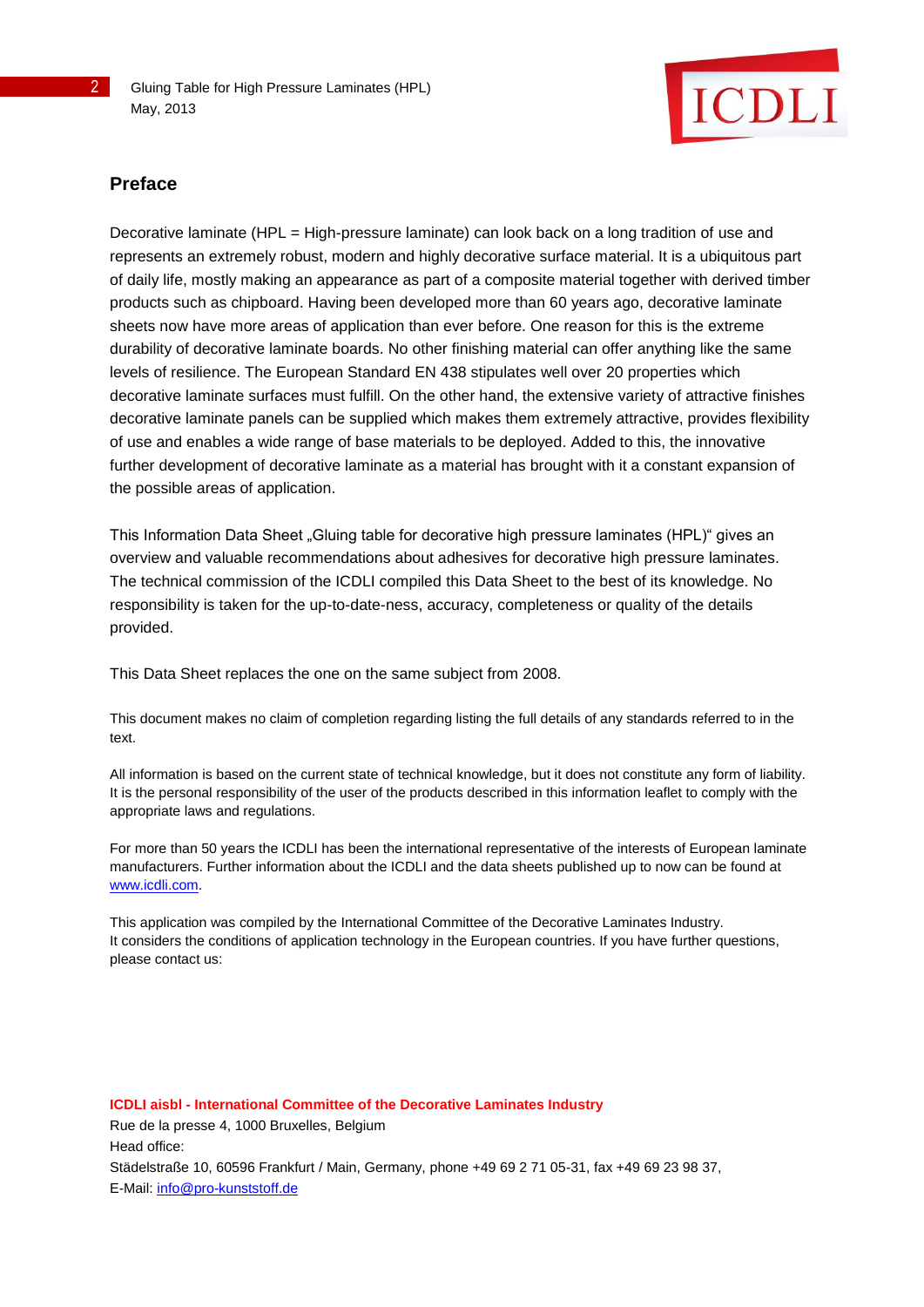| 3. | Gluing Table for High Pressure Laminates (HPL) |
|----|------------------------------------------------|
|    | May, 2013                                      |



| <b>Adhesives</b> |                                                                        |                                                              | <b>Dispersion-Adhesives</b> |                                                  | <b>Condensation-Adbesives</b>                            |                                                                 |                             |                                                      | <b>Contact-Adhesives</b> |                                                   | Reaction<br><b>Adhesives</b>                    | Hot-melt-type adhesives                                                              |                                                  |                                                       |                                          |  |
|------------------|------------------------------------------------------------------------|--------------------------------------------------------------|-----------------------------|--------------------------------------------------|----------------------------------------------------------|-----------------------------------------------------------------|-----------------------------|------------------------------------------------------|--------------------------|---------------------------------------------------|-------------------------------------------------|--------------------------------------------------------------------------------------|--------------------------------------------------|-------------------------------------------------------|------------------------------------------|--|
|                  |                                                                        |                                                              | N                           | 1 part PVAc                                      | 2 part PVAc                                              | UF-glue /UF-glue                                                | MUF /                       | Phenol-<br>Resorcinolglue                            |                          | without cataly st                                 | with catalyst                                   | PUR-, Polyester-,                                                                    | <b>EVA</b><br>Ethy len-Viny l-                   | PA/PO<br>Poly amide-                                  | <b>PUR</b>                               |  |
|                  | <b>Substrates</b><br><b>Classification acc. EN 204 / EN 205</b>        |                                                              | $\Omega$                    | D <sub>2</sub> / D <sub>3</sub> / D <sub>4</sub> | D3 / D4                                                  | with app. 10 % fillers<br>D2 / D3                               | MUPF-glue<br>D <sub>3</sub> | D3 / D4                                              |                          |                                                   | no classification acc. to EN 204/EN 205         | Epox id-adhesiv e<br>D3 / D4                                                         |                                                  | Acetate Poly olefine<br>classification not applicable | Poly urethane<br>D3 / D4                 |  |
|                  | Temperature Resistance [°C]                                            |                                                              | $-20$ to $+100$             | $-20$ to $+120$                                  |                                                          | $-20$ to $+150$                                                 |                             |                                                      | $-20 to + 70$            | $-20$ to $+100$                                   | $-20$ to $+100$                                 | $-20$ to $+80$                                                                       | $-20$ to $+100$                                  | $-20$ to $+120$                                       |                                          |  |
|                  |                                                                        | Chipboards                                                   |                             |                                                  | adhesive applied:<br>$80 - 200$ g/m <sup>2</sup>         | adhesive applied:<br>90 - $150$ g/m <sup>2</sup>                |                             | adhesive<br>applied:                                 |                          |                                                   | adhesive applied:                               |                                                                                      |                                                  |                                                       |                                          |  |
|                  | Wood substrates<br>Ply wood and blockboard<br>Fibreboards MDF, HDF,    |                                                              |                             | on HPL or substrate<br>open time:                |                                                          | on HPL or substrate<br>open time:                               |                             | 100 - 180 g/m <sup>2</sup><br>on HPL or<br>substrate |                          | 150 - 200g/m <sup>2</sup><br>on HPL and substrate |                                                 |                                                                                      | adhesive applied:<br>$80 - 150$ g/m <sup>2</sup> |                                                       |                                          |  |
|                  |                                                                        |                                                              |                             |                                                  |                                                          |                                                                 |                             |                                                      |                          |                                                   |                                                 |                                                                                      |                                                  |                                                       | adhesive<br>applied:                     |  |
|                  |                                                                        |                                                              |                             |                                                  | 2 - 30 Min.                                              | 5 - 15 Min.                                                     |                             | open time:<br>2 - 15 Min.<br>pressure:               |                          | open time:<br>depends on adhesive type and spread |                                                 |                                                                                      | on HPL or substrate                              |                                                       | 60 - 100 g/m <sup>2</sup><br>on HPL or   |  |
| hardboards       |                                                                        |                                                              | $\mathbf{3}$                |                                                  | pressure:                                                |                                                                 | pressure:                   |                                                      | $3 - 5$ bar              | pressure and press time:                          |                                                 |                                                                                      | pressure: nip rolls                              |                                                       | substrate                                |  |
|                  | Solid timber                                                           | 4                                                            |                             |                                                  | app. 2 - 5 bar<br>press temperature/ press time:         | app. 3 - 5 bar<br>press temperature/ press time:                |                             | press<br>temperature/                                |                          |                                                   | momentary pressure is sufficient                |                                                                                      |                                                  | adhesive application temperature:                     |                                          |  |
|                  |                                                                        |                                                              |                             | 20 °C / 2 - 60 Min.                              |                                                          | 40 °C / 30 - 45 Min.                                            |                             | press time:<br>20 °C / 9 h                           |                          | bonding strength depends on pressure<br>load      |                                                 |                                                                                      | 160 - 220 °C                                     |                                                       | rolls                                    |  |
|                  | Paper-honey combs                                                      | Pay<br>attention to                                          | $5\phantom{.0}$             | 40 °C / 2 - 12 Min.<br>60 °C / 2 - 6 Min.        |                                                          | 60°C / 10 - 12 Min.<br>80°C / app. 5 Min.                       |                             | open time and<br>press time                          |                          | press temperature: at least +20 °C                |                                                 |                                                                                      |                                                  |                                                       | adhesive<br>application                  |  |
|                  |                                                                        | differences<br>in thickness<br>between                       |                             |                                                  | 80 °C / 1 - 3 Min.                                       | 100°C /app. 1 Min.                                              |                             | depends on<br>catalyst system                        |                          |                                                   |                                                 |                                                                                      |                                                  |                                                       | temperature:<br>120 - 160 °C             |  |
|                  |                                                                        | frame &<br>core, e.g.                                        |                             |                                                  |                                                          |                                                                 |                             |                                                      |                          |                                                   |                                                 |                                                                                      |                                                  |                                                       |                                          |  |
|                  | Alu-honey combs                                                        | reduce<br>pressure                                           | $\boldsymbol{6}$            |                                                  |                                                          |                                                                 |                             |                                                      |                          |                                                   |                                                 | adhesive applied:                                                                    |                                                  |                                                       |                                          |  |
|                  |                                                                        |                                                              |                             |                                                  |                                                          |                                                                 |                             |                                                      |                          |                                                   |                                                 | 150 - 200 g/m <sup>2</sup><br>on HPL or                                              |                                                  | not applicable                                        |                                          |  |
|                  | Poly sty rene foam                                                     |                                                              | $\overline{7}$              |                                                  |                                                          |                                                                 |                             |                                                      |                          |                                                   |                                                 | substrate<br>open time :                                                             |                                                  |                                                       |                                          |  |
|                  |                                                                        |                                                              |                             | not applicable                                   |                                                          |                                                                 |                             |                                                      |                          |                                                   |                                                 | depends on<br>adhesive type                                                          |                                                  |                                                       |                                          |  |
| <b>Foams</b>     | Phenolic foam                                                          |                                                              | $\pmb{8}$                   |                                                  |                                                          |                                                                 |                             |                                                      |                          |                                                   |                                                 | pressure:                                                                            |                                                  |                                                       |                                          |  |
|                  |                                                                        | use lower pressure                                           |                             |                                                  |                                                          |                                                                 |                             |                                                      |                          |                                                   |                                                 | stack pressure                                                                       |                                                  |                                                       |                                          |  |
|                  | PU foam                                                                |                                                              | 9                           |                                                  |                                                          |                                                                 |                             |                                                      |                          |                                                   |                                                 | store flat                                                                           |                                                  |                                                       | adhesive                                 |  |
|                  | PVC - foam                                                             |                                                              | 10                          |                                                  |                                                          |                                                                 |                             |                                                      |                          |                                                   |                                                 | press<br>temperature/                                                                |                                                  |                                                       | applied:<br>80 - 120 g/m <sup>2</sup>    |  |
|                  | Expanded Mica                                                          |                                                              | 11                          |                                                  | adhesive applied:<br>110-150 g/m <sup>2</sup> on HPL or  |                                                                 |                             |                                                      |                          | not applicable                                    |                                                 | press<br>time:depends on                                                             |                                                  |                                                       | on HPL<br>pressure: nip                  |  |
|                  | (Vermiculite)                                                          |                                                              |                             | open time:                                       | substrate<br>max 10 Min.<br>app. 2-5 bar                 | Surface should be primed.<br>see lines 1 - 5                    |                             |                                                      |                          |                                                   |                                                 | adhesive type<br>and catalyst (in<br>case of metals<br>pretreatment of<br>surface is |                                                  |                                                       | rolls                                    |  |
|                  | Calcium-Silicate                                                       |                                                              | 12                          | pressure:                                        | press temperature/press-time:<br>20°C / 30 M in. Surface |                                                                 |                             |                                                      |                          |                                                   |                                                 |                                                                                      | mainly for edge bending                          | adhesive                                              |                                          |  |
|                  | Boards                                                                 |                                                              |                             |                                                  | shuold be primed                                         |                                                                 |                             |                                                      |                          |                                                   | essential)                                      | see lines 1-5                                                                        |                                                  | application<br>temperature:                           |                                          |  |
| Fibre-Cement     |                                                                        |                                                              | 13                          |                                                  |                                                          |                                                                 |                             |                                                      |                          |                                                   |                                                 |                                                                                      |                                                  | 120 - 160 °C                                          |                                          |  |
|                  | Boards<br>Cement-bonded                                                |                                                              |                             |                                                  | not applicable                                           |                                                                 |                             |                                                      |                          |                                                   |                                                 |                                                                                      |                                                  |                                                       |                                          |  |
|                  | Chipboard                                                              |                                                              | 14                          |                                                  |                                                          | see lines 11 - 13                                               |                             |                                                      |                          |                                                   |                                                 |                                                                                      |                                                  |                                                       |                                          |  |
|                  | Gy psum Plaster<br>Board                                               |                                                              |                             | see lines 1 - 5                                  |                                                          | see lines 1 - 5                                                 |                             | applicable                                           |                          |                                                   |                                                 |                                                                                      |                                                  |                                                       |                                          |  |
|                  | Gy psum-Fibre                                                          |                                                              |                             | see lines 11 - 12                                |                                                          | see lines 11 - 13                                               |                             |                                                      |                          |                                                   |                                                 |                                                                                      |                                                  |                                                       |                                          |  |
|                  | 16<br>Board                                                            |                                                              |                             |                                                  |                                                          |                                                                 |                             |                                                      |                          |                                                   |                                                 |                                                                                      |                                                  |                                                       |                                          |  |
| Metal            |                                                                        |                                                              | 17                          | Pretreatment of<br>surface absolutely            |                                                          |                                                                 |                             |                                                      |                          | see lines 1-5                                     |                                                 |                                                                                      | not applicable                                   |                                                       | pretreatment of<br>surface<br>absolutely |  |
|                  |                                                                        |                                                              |                             |                                                  | not applicable                                           |                                                                 | essential                   |                                                      |                          |                                                   |                                                 | essential                                                                            |                                                  |                                                       |                                          |  |
| <b>HPL</b>       |                                                                        |                                                              | 18                          |                                                  |                                                          |                                                                 |                             |                                                      |                          |                                                   |                                                 |                                                                                      |                                                  |                                                       | applicable                               |  |
|                  | Processing                                                             |                                                              |                             |                                                  |                                                          |                                                                 |                             |                                                      |                          |                                                   |                                                 |                                                                                      |                                                  |                                                       |                                          |  |
|                  | Block press (cold)                                                     | low er<br>surface                                            | 19                          |                                                  |                                                          | Cataly st-precoat; adhesive coating                             |                             |                                                      |                          |                                                   |                                                 |                                                                                      |                                                  |                                                       |                                          |  |
|                  | Single; multi-                                                         | pressure                                                     |                             |                                                  | adhesive coating applied by                              | applied by four-roller                                          |                             | Cataly st-premix ed;                                 |                          |                                                   | adhesive coating applied by spraying or         | adhesive coating                                                                     |                                                  |                                                       |                                          |  |
|                  | opening press                                                          |                                                              | 20                          | four-roller, glue-spreader or<br>filling         |                                                          | Cataly st-precoat or Cataly st -                                |                             | adhesive coating<br>applied by four-                 |                          | spreading                                         |                                                 | by manual<br>application                                                             |                                                  |                                                       |                                          |  |
|                  | HPL-laminating flat surfaces<br>(cold, warm, hot)<br>Short-cycle press |                                                              | 21                          |                                                  |                                                          | premixed; adhesive coating applied<br>by four-roller or filling |                             | roller or filling                                    |                          |                                                   |                                                 |                                                                                      |                                                  |                                                       |                                          |  |
|                  | (warm, hot)                                                            |                                                              |                             |                                                  |                                                          |                                                                 |                             |                                                      |                          |                                                   |                                                 |                                                                                      |                                                  |                                                       |                                          |  |
|                  | Continous belt<br>22<br>see line 20<br>press (warm, hot)               |                                                              |                             |                                                  |                                                          |                                                                 |                             |                                                      |                          |                                                   |                                                 |                                                                                      |                                                  |                                                       |                                          |  |
| m                | pressed in matched                                                     |                                                              |                             |                                                  |                                                          |                                                                 |                             |                                                      |                          |                                                   |                                                 |                                                                                      |                                                  |                                                       |                                          |  |
| laminati         | moulds                                                                 |                                                              | 23                          |                                                  |                                                          |                                                                 |                             |                                                      |                          |                                                   |                                                 |                                                                                      |                                                  |                                                       |                                          |  |
| HPL-             | Membrane-                                                              | only applicable to big curved shapes in two dimensions<br>24 |                             |                                                  |                                                          |                                                                 |                             |                                                      |                          |                                                   |                                                 |                                                                                      |                                                  |                                                       |                                          |  |
|                  | (vacuum)-press                                                         |                                                              |                             |                                                  |                                                          |                                                                 |                             |                                                      |                          |                                                   |                                                 |                                                                                      |                                                  |                                                       |                                          |  |
|                  | stationary                                                             | see<br>technical                                             | 25                          |                                                  | applicable                                               |                                                                 |                             |                                                      |                          |                                                   |                                                 |                                                                                      |                                                  |                                                       |                                          |  |
|                  |                                                                        | leaflet<br>"Post-                                            |                             | applicable                                       | D4 problematic                                           |                                                                 |                             |                                                      |                          |                                                   |                                                 |                                                                                      |                                                  |                                                       |                                          |  |
|                  | continous                                                              | formable<br>HPL"                                             | 26                          |                                                  | and process<br>related                                   |                                                                 |                             |                                                      |                          |                                                   |                                                 |                                                                                      |                                                  |                                                       |                                          |  |
|                  |                                                                        |                                                              |                             |                                                  |                                                          |                                                                 |                             |                                                      |                          |                                                   |                                                 |                                                                                      |                                                  |                                                       |                                          |  |
| Edge-bending     | 27<br>stationary<br>cold-pressing or usage of strip heating            |                                                              |                             |                                                  |                                                          |                                                                 | applicable<br>applicable    |                                                      | precoated edges          |                                                   | not applicable                                  |                                                                                      |                                                  |                                                       |                                          |  |
|                  | continous<br>28<br>adhesive reactivating process                       |                                                              |                             |                                                  |                                                          |                                                                 |                             |                                                      |                          |                                                   | hotmelt-coating on substrate or edging material |                                                                                      |                                                  |                                                       |                                          |  |
|                  |                                                                        |                                                              |                             |                                                  |                                                          |                                                                 |                             |                                                      |                          |                                                   |                                                 |                                                                                      |                                                  |                                                       |                                          |  |